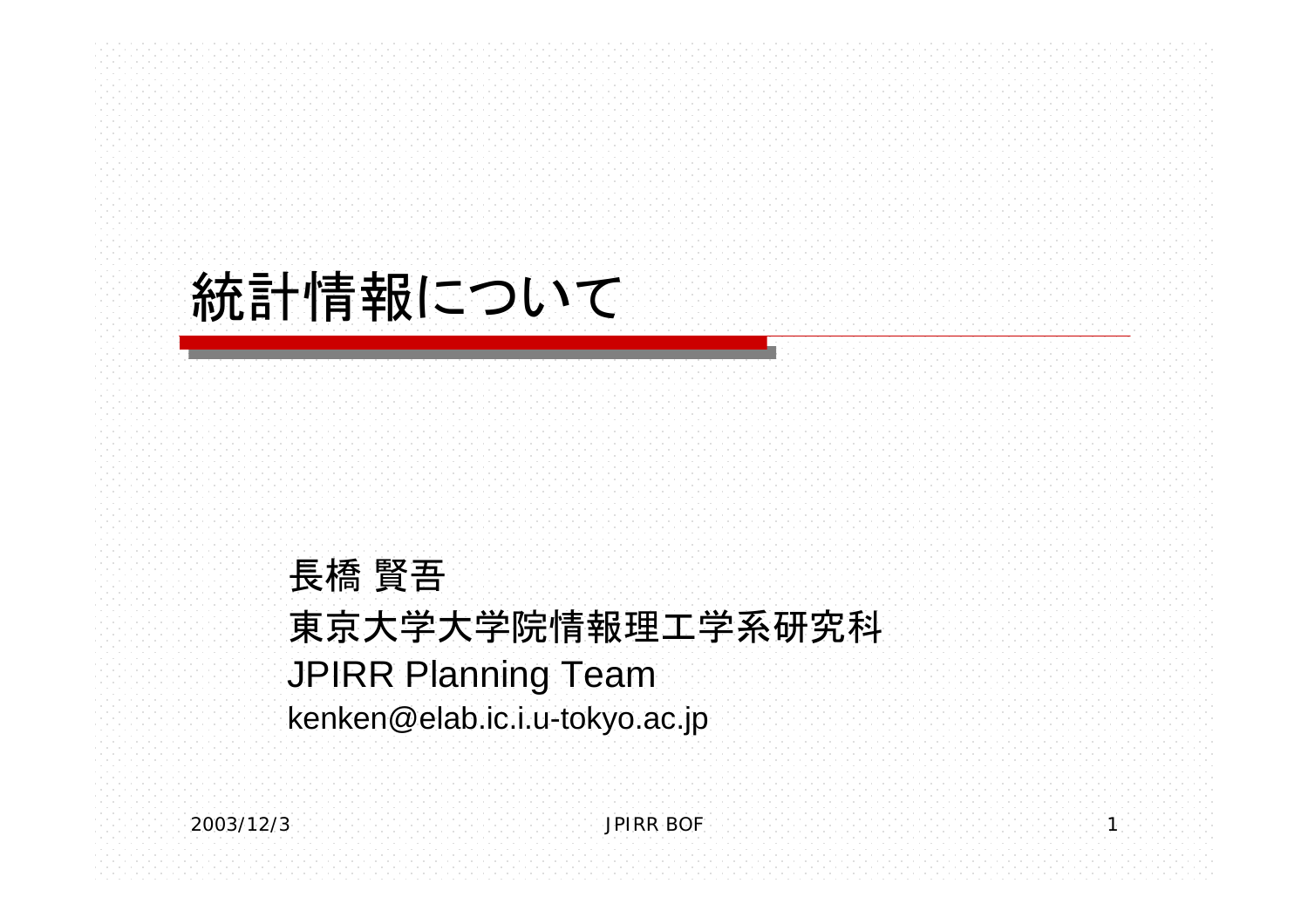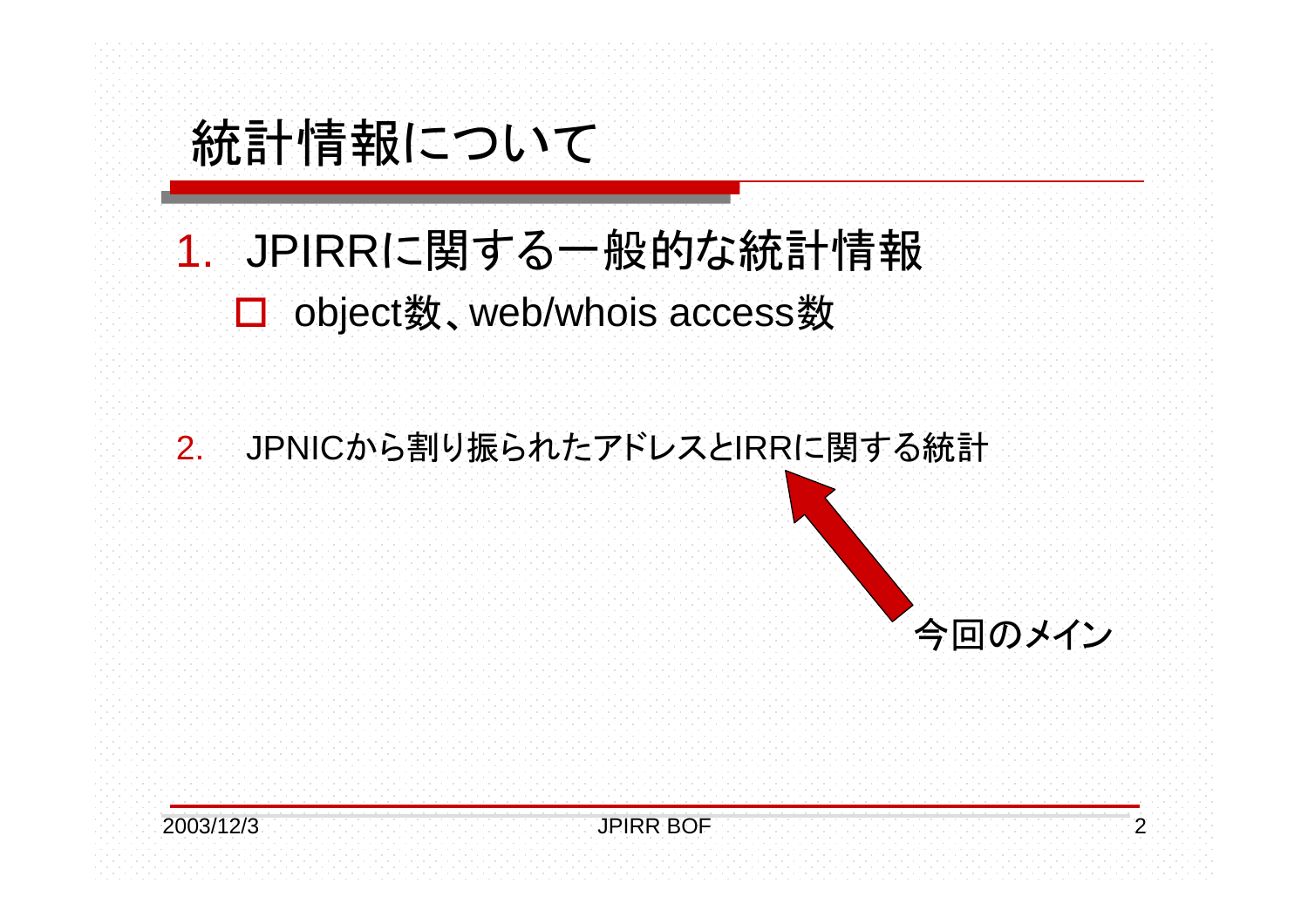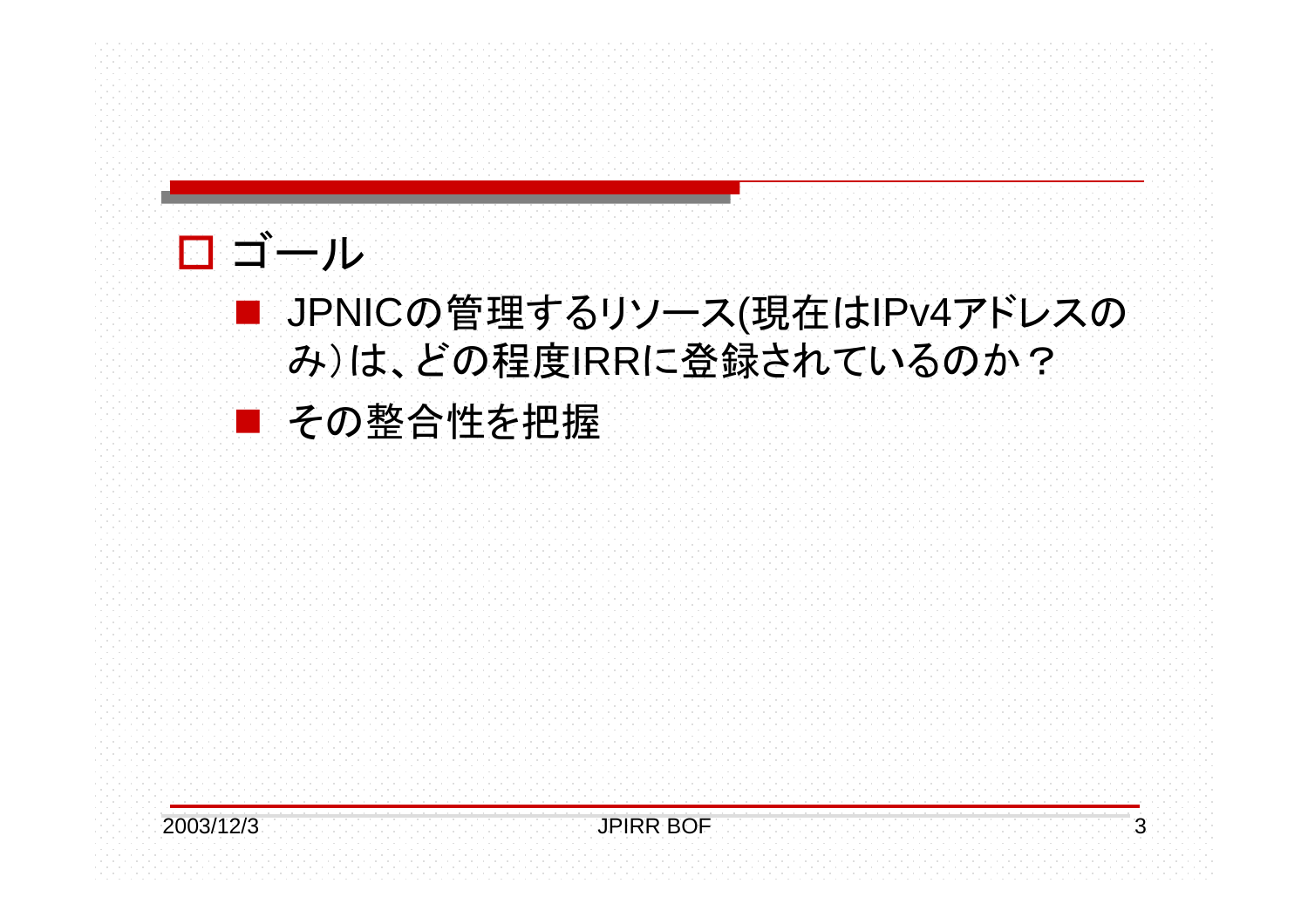## □ JPNICが割り振っているIPアドレスとIRRデー タベースとの比較、その整合性を統計情報と して提供



アプローチ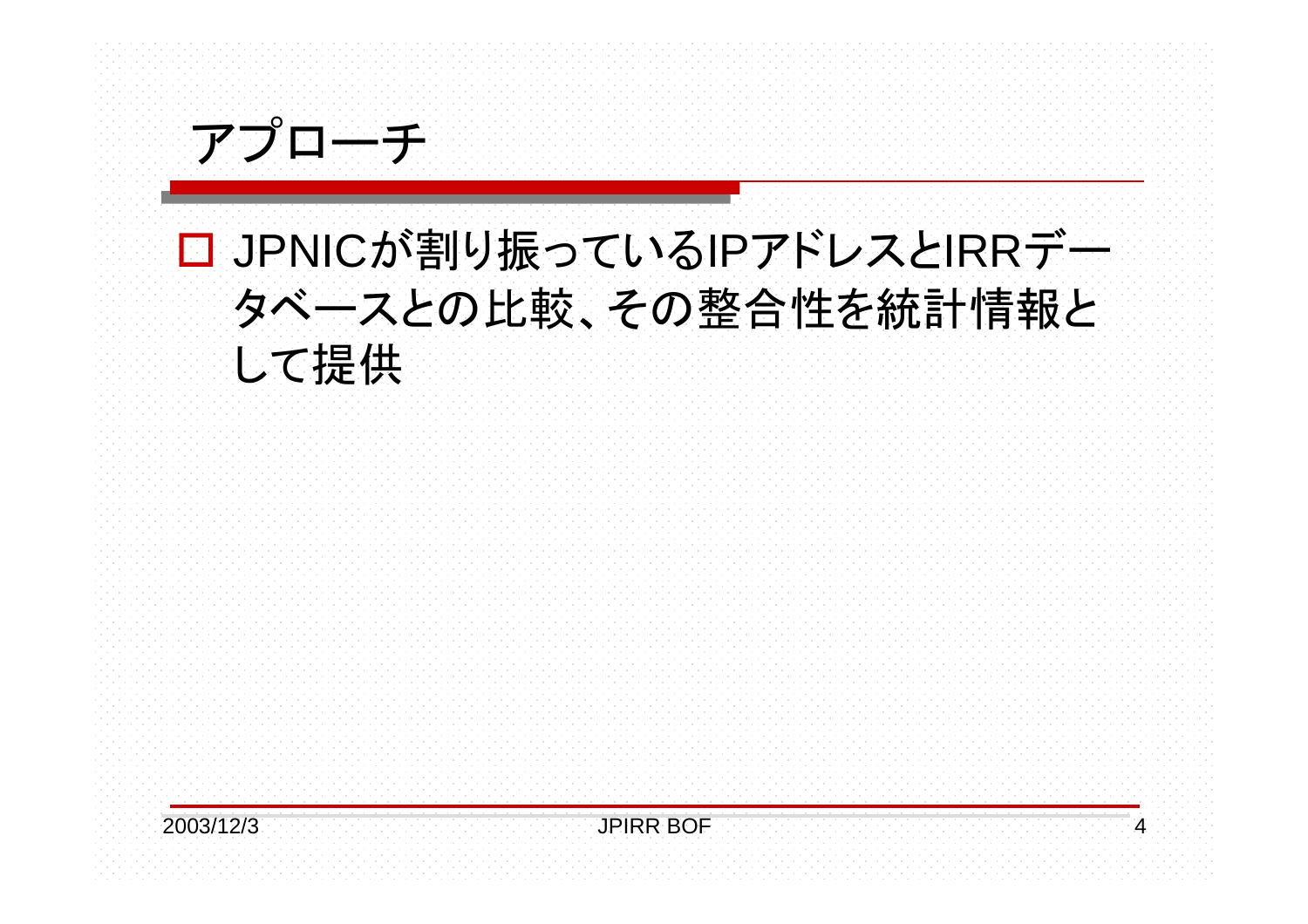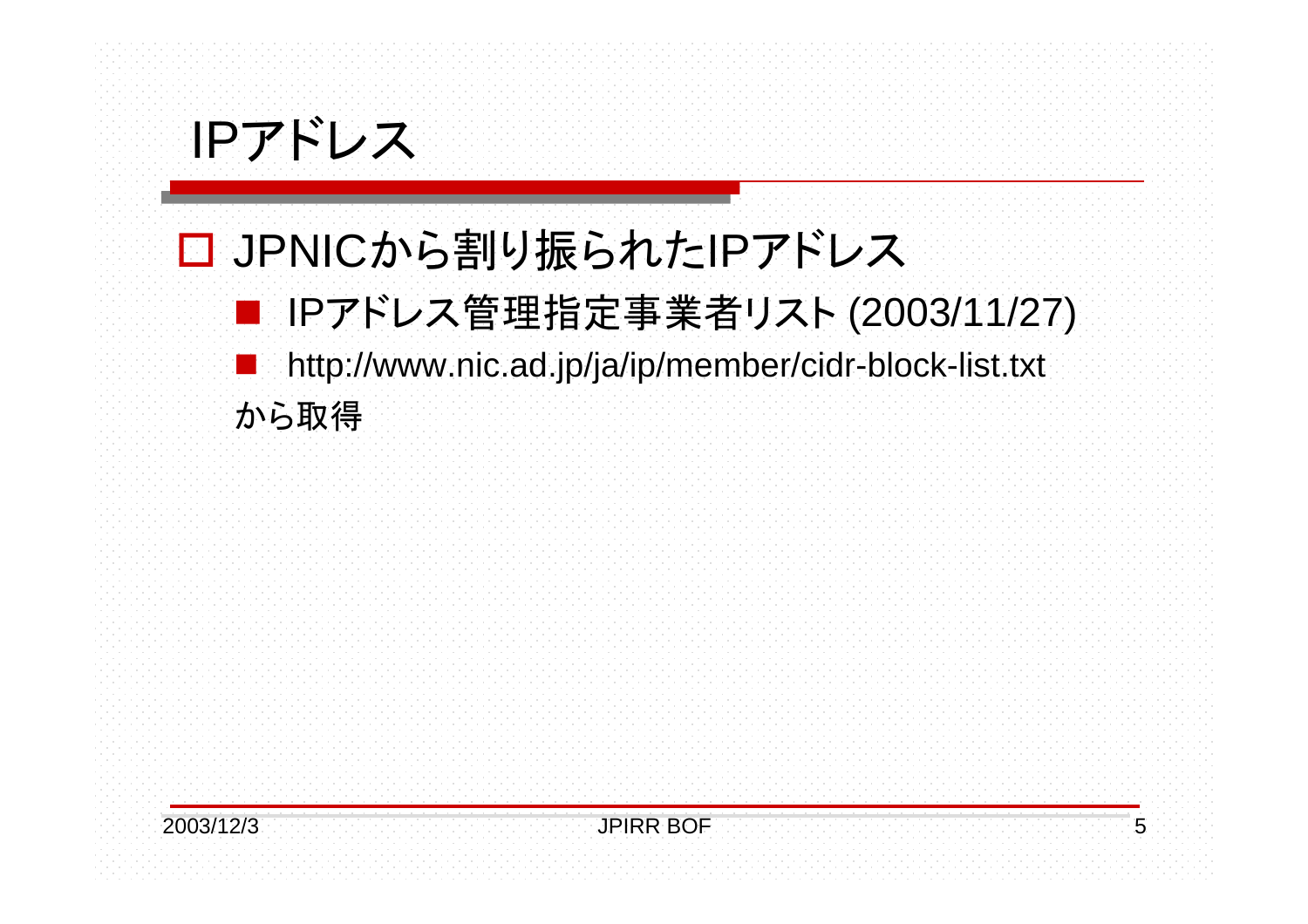IPアドレス分布(1)

| <u> prefixlen</u> |                | # of prefix # of IP addr |  |
|-------------------|----------------|--------------------------|--|
|                   |                | O                        |  |
| $^{\prime}$ 12    |                | 1,048,576                |  |
| 13                | 3              | 1,572,864                |  |
| 14                | $\overline{2}$ | 524,288                  |  |
| 15                | $\overline{2}$ | 262,144                  |  |
| 16                | 136            | 8,912,896                |  |
|                   | 94             | 3,080,192                |  |
| 18                | 143            | 2,342,912                |  |
| 19                | 173            | 1,417,216                |  |
| $^\prime 20$      | 482            | 1,974,272                |  |
| $^{\prime}$ 21    | 237            | 485,376                  |  |
| $^{\prime}22$     | 375            | 384,000                  |  |
| $^{\prime}23$     | 5              | 2,560                    |  |
| $^{\prime}$ 24    | $\overline{2}$ | 512                      |  |
| /25               | 0              | O                        |  |
| total             | 1,655          | 22,007,808               |  |
| 5 Class A         |                |                          |  |

2003/12/3 **JPIRR BOF 6** 6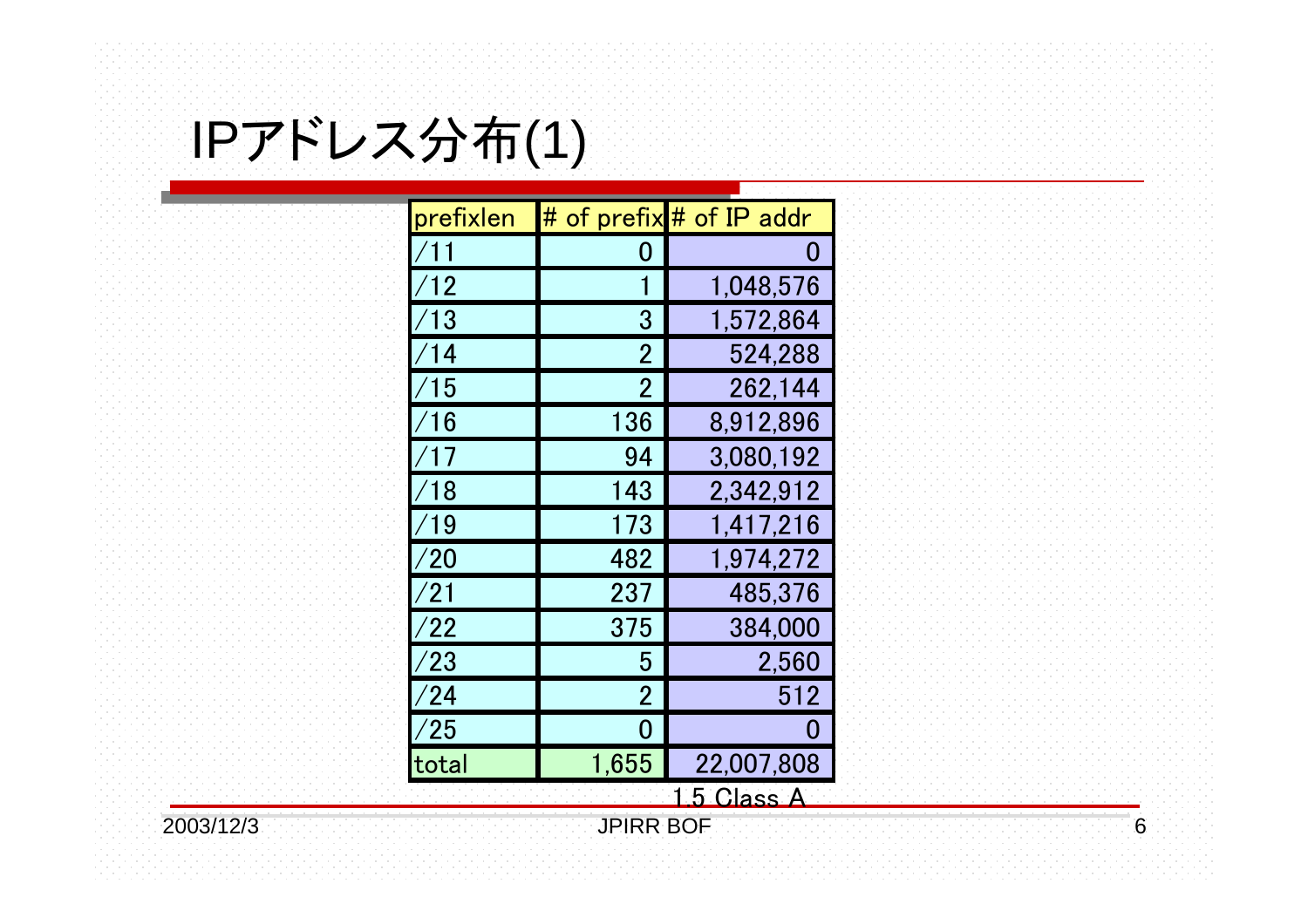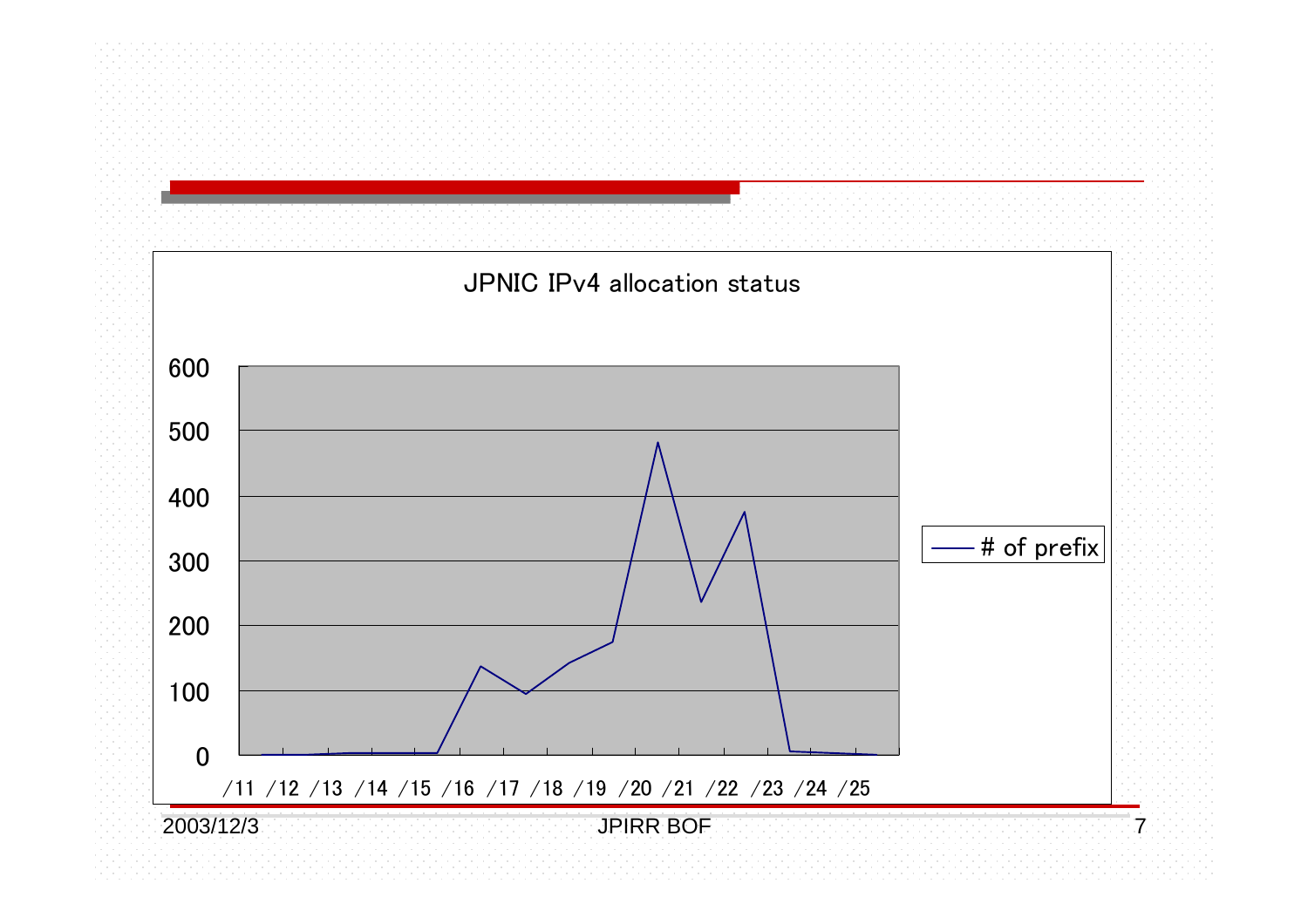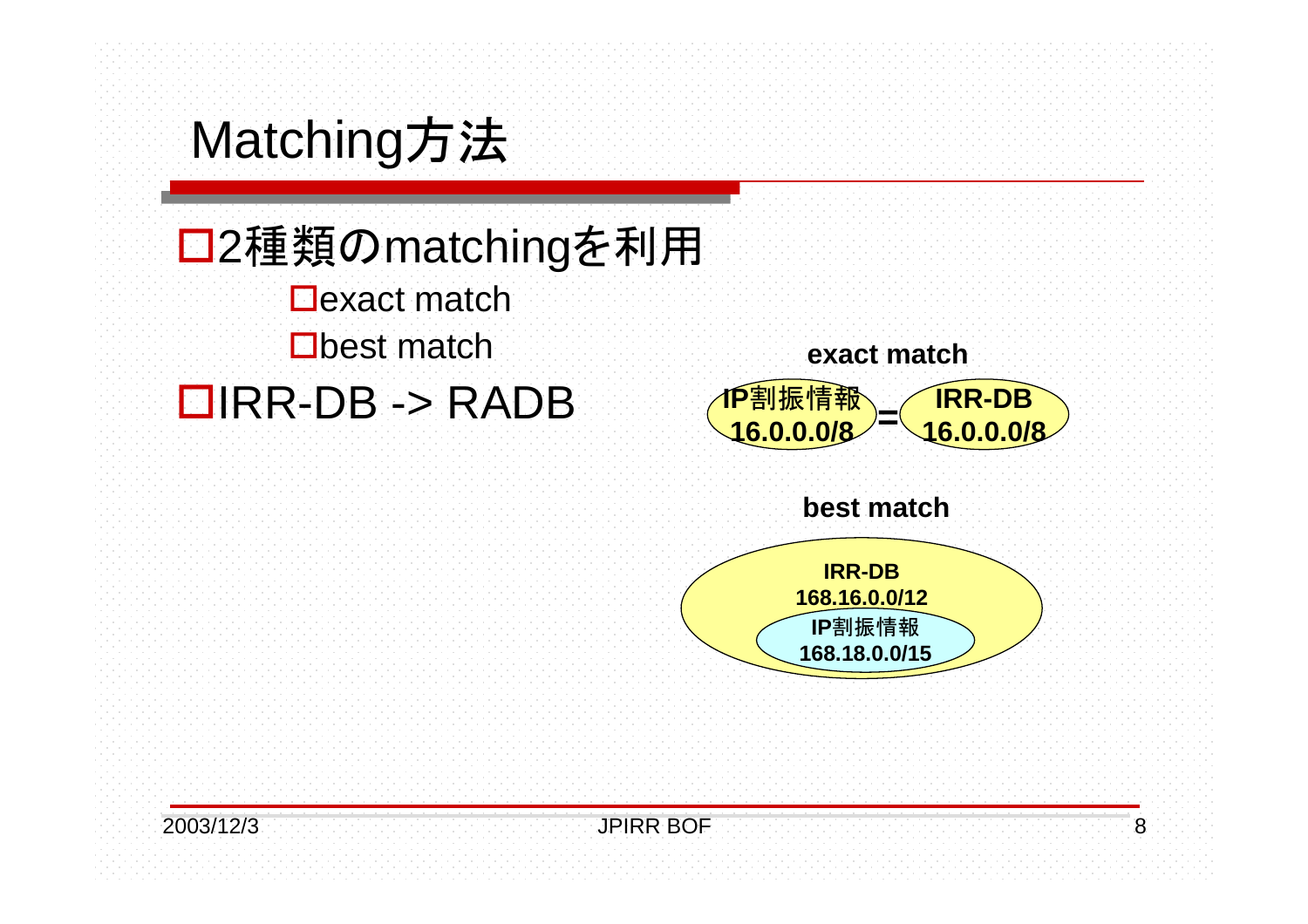## Exact Match

| prefixlen      |                | # of prefix # of Exact Match |
|----------------|----------------|------------------------------|
|                | 0              |                              |
| $\sqrt{12}$    |                |                              |
| $^{\prime}$ 13 | 4              |                              |
| $\overline{4}$ | $\overline{2}$ |                              |
| $^{\prime}$ 15 | 3              | 2                            |
| 16             | 138            | 102                          |
|                | 97             | 71                           |
| 18             | 147            | 102                          |
| 19             | 176            | 130                          |
| $^{\prime}20$  | 492            | 244                          |
| 1<br>9         | 237            |                              |
| 77             | 375            |                              |
| /23            | 5              |                              |
| /24            | $\overline{2}$ |                              |
| /25            | 0              |                              |
| total          | 1,679          | 678                          |

2003/12/3 JPIRR BOF 9

?

 $\overline{9}$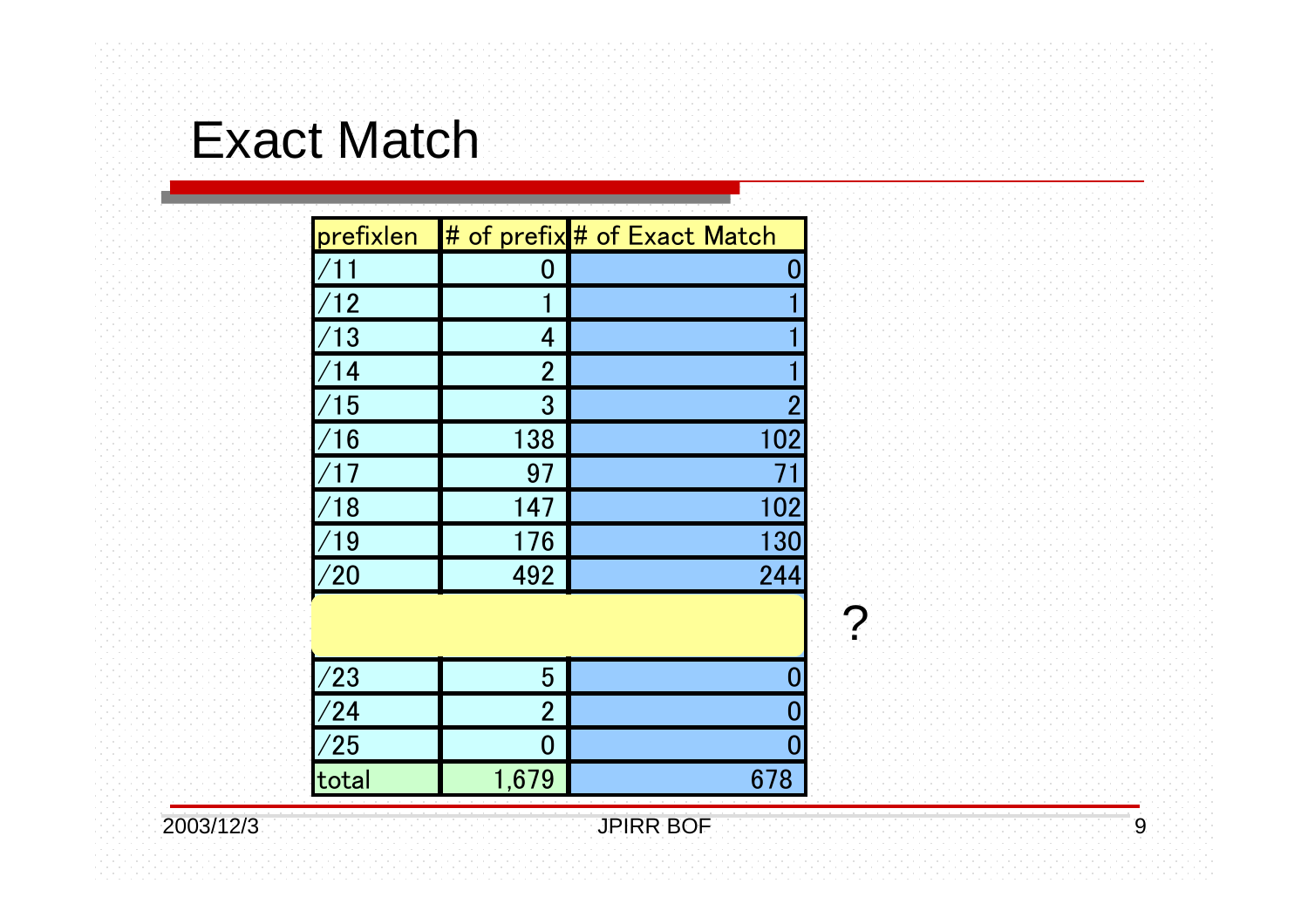## Best Match

| prefixlen      |                | # of prefix # of Best Match |
|----------------|----------------|-----------------------------|
|                | 0              | N                           |
| 12             |                |                             |
| $^\prime$ 13   | 4              |                             |
| ′14            | $\overline{2}$ |                             |
| 15             | 3              | 2                           |
| 16             | 138            | 121                         |
|                | 97             | 97                          |
| 18             | 147            | 146                         |
| $^{\prime}$ 19 | 176            | 176                         |
| /20            | 492            | 492                         |
| /21            | 237            | 237                         |
| /22            | 375            | 375                         |
| /23            | 5              | O                           |
| /24            | $\overline{2}$ | 0                           |
| /25            | 0              | 0                           |
| total          | 1,679          | 1,649                       |

2003/12/3 JPIRR BOF 10

 $\overline{10}$